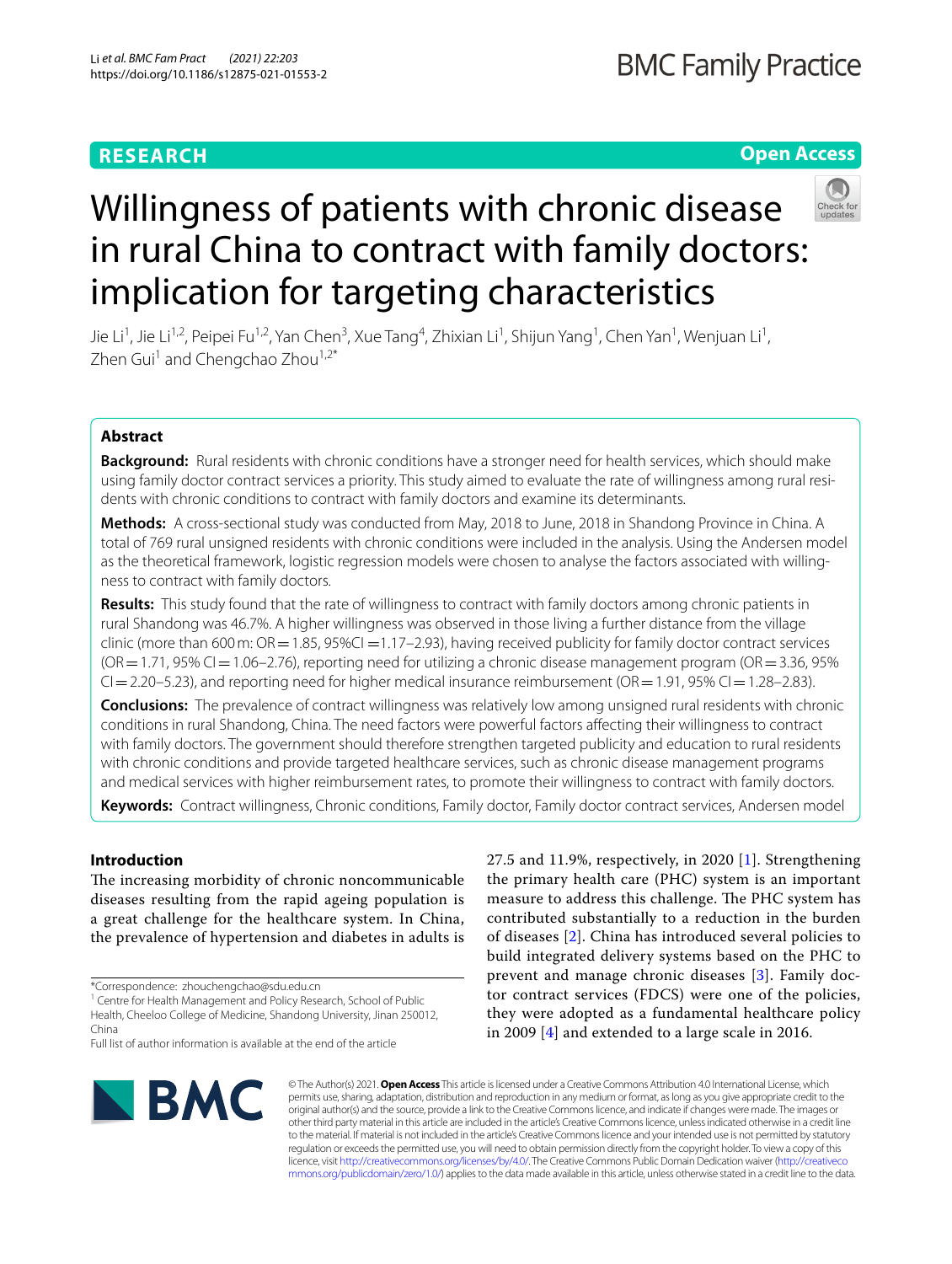FDCS was launched in Shandong Province in 2016 [[5](#page-6-4)], targeting the entire population and focusing on priority populations, such as the elderly, pregnant women, and patients with hypertension, diabetes, and other chronic diseases. FDCS aims to provide residents with proactive, continuous, and comprehensive primary health care by establishing stable partnerships between community residents and family doctors [[4\]](#page-6-3). In addition, residents who contract with family doctors can obtain more benefts, such as access to chronic disease management programs, the green channels in referrals to specialists, and higher medical insurance reimbursement rates by visiting family doctors. Residents can choose their family doctor voluntarily and free to sign contracts. The contracts generally last for 1 year, and the residents can change the contracted doctors after the contract period expires.

The positive effects of FDCS have been reported in previous studies [\[6](#page-6-5), [7](#page-6-6)]. FDCS can improve people's access to primary health care and improve the health of community residents [\[8\]](#page-6-7). It also helps residents with chronic diseases to improve their health-related awareness, selfmanagement behaviours, and treatment compliance. One study from China indicated [[9\]](#page-6-8) that approximately 80.79% of contracted patients had implemented noncommunicable diseases self-management, while only 55.57% of noncontracted patients did so. Another study [[10](#page-6-9)] found that the blood pressure and blood control rates for the contracted group were higher than those of their counterparts, reaching up to 85.6 and 72.7% respectively. Therefore, residents with chronic conditions should make using family doctor contract services a priority.

Improving patients' willingness to contract with family doctors is signifcant for their health. However, previous study showed that distrust in the quality of primary care and misunderstandings about family doctors are key barriers to signing contracts  $[11]$ . In addition, some studies have indicated a lower willingness to contract with family doctors among the general population  $[12-14]$  $[12-14]$ , and the reasons mainly include poor access to regular medical care and poor publicity of FDCS. Unfortunately, existing studies about residents' willingness to contract with family doctors mainly focus on the general population, and little is known about this topic among patients with chronic diseases.

To remedy this gap, this study aimed to evaluate the rate of willingness to contract with family doctors among rural patients with chronic conditions, and explore the factors associated with their willingness, to provide essential information to promote FDCS among patients with chronic diseases in rural Shandong, China.

#### **Conceptual framework**

The Anderson model  $[15, 16]$  $[15, 16]$  $[15, 16]$  $[15, 16]$  $[15, 16]$  is a patient-based behavioural model that is widely used in studies on health service utilization. It postulates that health care utilization is determined by predisposing factors (age, sex, race, social class), enabling factors (socioeconomic factors, insurance), and need factors (illness-related factors). Currently, it is also used in the study of older people's intended use of services [[17–](#page-6-15)[22\]](#page-6-16). Based on a previous study [[23\]](#page-6-17), we used the Anderson model to guide our current study (Appendix Fig. [1](#page-5-0)).

A range of predictors that may explain residents' willingness to contract with family doctors have been identifed in previous studies, such as 1) predisposing characteristics, including age, gender, educational level, and employment status [\[24–](#page-6-18)[26\]](#page-6-19); 2) enabling resources, including marital status, fnancial condition, health insurance, distance to the village clinic, awareness of FDCS, and publicity of FDCS [[12,](#page-6-11) [24](#page-6-18)]; and 3) need factors, including self-rated health status and the number of chronic diseases [\[26](#page-6-19), [27\]](#page-6-20). Although the Andersen model includes "need factors", limited attention has been given to need factors [\[28](#page-7-0)]. A previous study indicated that residents contracted with their family doctors based mainly on their real health care needs [\[29](#page-7-1), [30\]](#page-7-2). Therefore, it is necessary to consider more need factors. In our study, we add three need factors related to chronic patients' willingness into the Andersen model: need for utilizing referrals to specialists, need for utilizing chronic disease management programs and need for higher medical insurance reimbursement rates.

#### **Methods**

#### **Study populations and sampling**

A cross-sectional survey was conducted in three cities in Shandong Province from May to June 2018. Located in the northeast, central, and west of Shandong Province, Binzhou, Zibo, and Liaocheng were included in this study, which represent the medium, high, and low levels of economic status according to the GDP per capita (2018), respectively. A multistage stratifed cluster sampling method was used to select participants, and all sampling processes followed strict randomization principles. First, we selected two counties from each city. Then, within each county, five townships were selected and six villages in each township were chosen. Finally a total of 2979 rural residents were recruited for the survey. According to our research purposes, only participants who: 1) had chronic diseases, 2) contracted with family doctors, and 3) had questionnaires that were without logical errors, were included. A total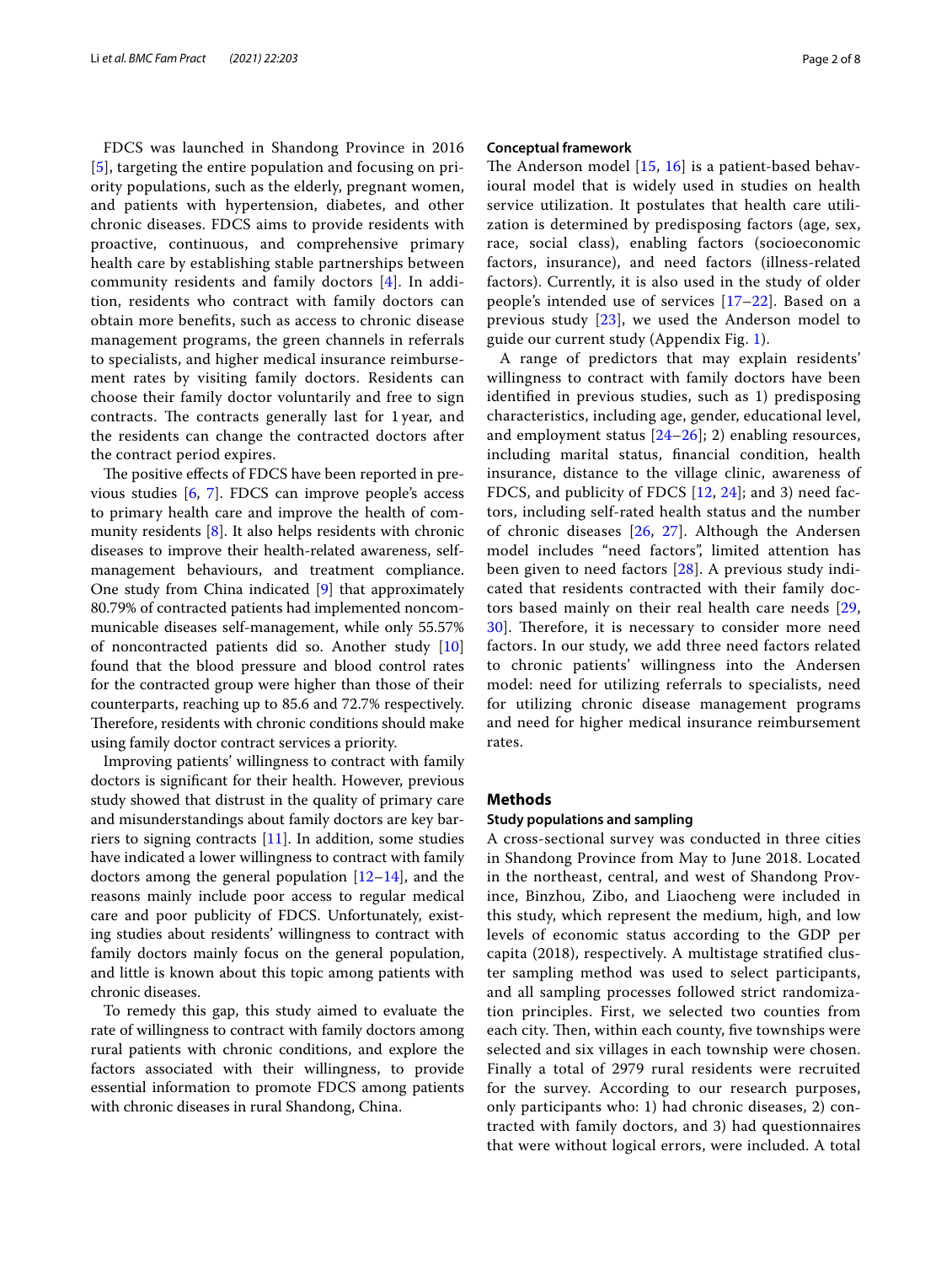of 769 eligible questionnaires were included in the fnal analysis (Appendix Fig. [2\)](#page-5-1).

All the participants were interviewed face-to-face using a structured questionnaire by trained interviewers. To obtain complete and accurate data, we excluded participants who could not answer independently and with hospital-diagnosed psychiatric disorders. Only one member of a family (generally the main income earner or the elderly) was recruited in this study.

#### **Measures**

Contract willingness was measured by a question for unsigned rural residents with chronic diseases: "Family doctor contract services is a program that can provide people with primary and continuing health care services after contracting with family doctors. It is voluntary. Would you contract with a family doctor?" (yes, no).

Predisposing characteristics were age (64 or below, 65 or above), gender (female, male), educational level (illiteracy; primary school; junior middle school; senior high school or above), and employment status (unemployed, employed). As people with chronic diseases are mostly middle-aged and elderly people, age was divided into two groups by 65years old.

Enabling resources were marital status (married, unmarried), health insurance (none, have), household annual income, distance to the village clinic, awareness of FDCS (never heard about it, know little about it, know much about it), and publicity of FDCS (yes, no). Awareness of FDCS was measured with the question "Do you know about the family doctor contract services?". The publicity of FDCS was measured with the question "As far as you know, have you ever received publicity about family doctor services?"

Need factors included self-reported health status (good, general, bad), the number of chronic diseases (1,  $\geq$ 2), need for utilizing referrals to specialists (yes, no), need for utilizing chronic disease management program (yes, no), and need for higher medical insurance (MI) reimbursement rates (yes, no). For the number of chronic diseases, using a yes-or-no format, participants were asked to report nine chronic diseases (e.g, hypertension, diabetes mellitus, cardiovascular and cerebrovascular diseases, respiratory disease). A summated score was used for the analysis, with a high score indicating more chronic conditions. The need for utilizing referrals to specialists was measured with the question "If a family doctor contract service can help your referrals to specialists, would you like to use it?". Need for utilizing chronic disease management program was measured with the question "If family doctor contract service can help your chronic disease management, would you like to use it?". The need for higher medical insurance (MI) reimbursement rates were measured with the question "If a family doctor contract service can increase the proportion of medical insurance reimbursement for medical services, would you like to use it?"

#### **Ethical considerations**

This study was approved by the Ethical Committee of Shandong University School of Public Health. Our survey was voluntary, and residents could refuse to participate. All participants (the guardian of illiterate participants) provided informed consent before the face-to-face interview. The data used in this study were anonymized before use. All procedures performed in this study involving human participants were in accordance with the Declaration of Helsinki (as revised in 2013).

#### **Data analysis**

Descriptive statistics (frequencies and percentages) were employed to describe the sociodemographic features of the participants. Afterward, chi-square  $(\chi^2)$  tests were used to test the relationships between potential factors and willingness to contract with family doctors in rural residents. Multivariable logistic regression was conducted to explore determinants of willingness to contract with family doctors. We incorporated the factors with *P*<0.2 in the results of  $\chi^2$  into the logistical model. All statistical analyses were conducted using STATA version 16.0 (Statacorp, College Station, TX). Statistical signifcance was set at  $p < 0.05$ .

#### **Results**

#### **Characteristics of participants**

A total of 769 unsigned rural patients with chronic diseases were included in the analysis. Table [1](#page-3-0) shows the characteristics of the samples and the diferences among rural residents' willingness to contract with family doctors. Among the 769 participants, 46.7% (*N*=359) were willing to contract with family doctors, and 53.3% (*N*=410) were unwilling to contract with family doctors. Of the 769 participants, 45.5% were elderly ( $\geq$  65 years), 58.0% were female, 35.8% were illiterate, 70.4% were employed, 83.2% were married, 98.3% had medical insurance, 39.6% reported fair self-rated health status, and 72.1% had at least one chronic disease. Approximately 77.5% of participants responded that they did not know about FDCS. Participants who stated that no one has ever publicized family doctor contract services accounted for approximately 84.5%. A total of 77.5% of the participants reported their need for utilizing chronic disease management programs, and 58.0% of them reported their need for utilizing referrals to specialists. Chi-square tests showed that there were statistically signifcant diferences in gender, awareness of FDCS, publicity of FDCS,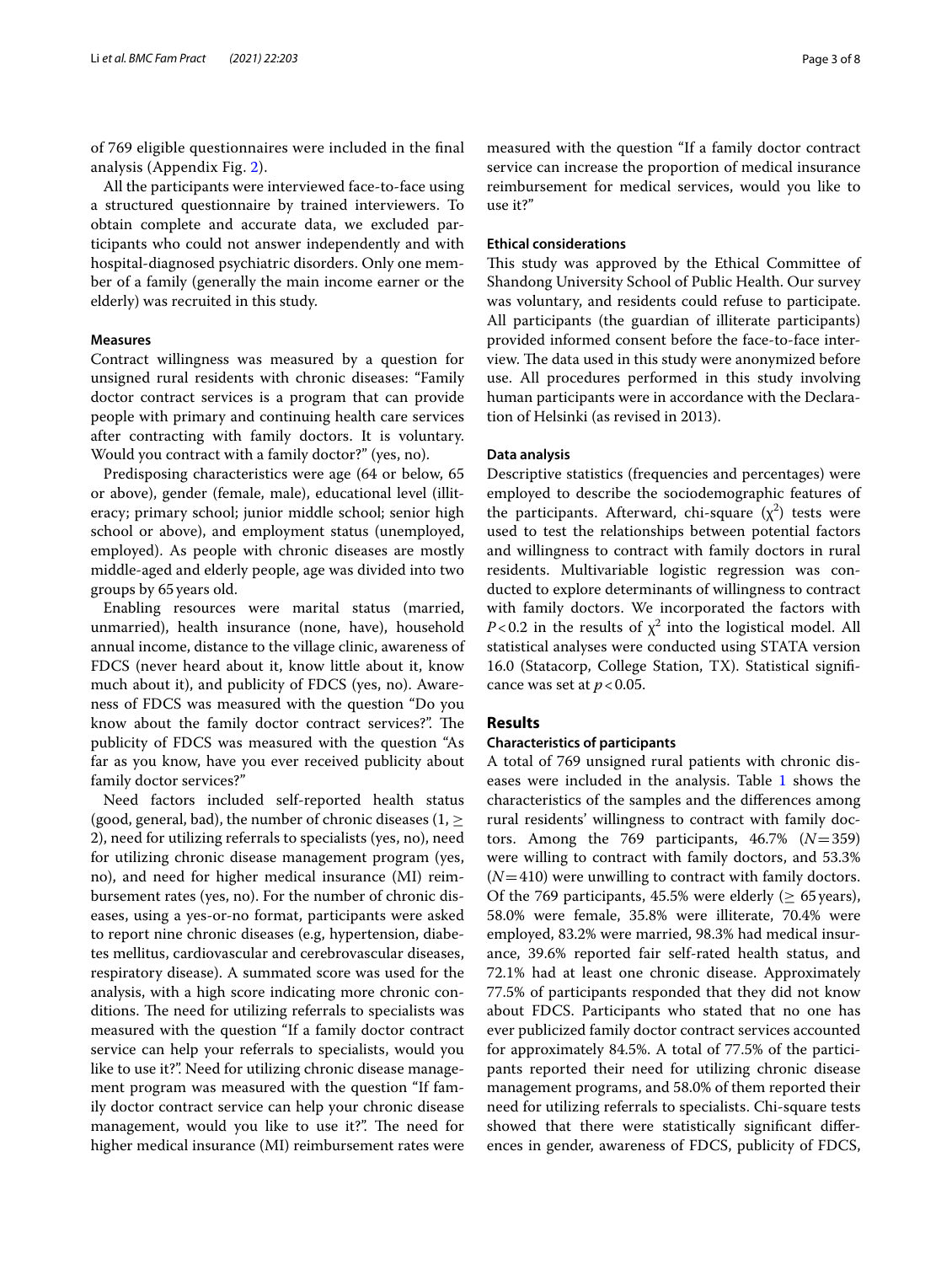# <span id="page-3-0"></span>**Table 1** Characteristics of unsigned rural patients with chronic diseases in Shandong, China, 2018 (*N*=769)

| No<br>Yes<br><b>Observations</b><br>769(100.00)<br>410(53.32)<br>359(46.68)<br>Gender<br>0.008<br>Male<br>323(42.00)<br>154(47.68)<br>169(52.32)<br>Female<br>446(58.00)<br>256(57.40)<br>190(42.60)<br>Age (years)<br>0.131<br><65<br>419(54.49)<br>213(50.84)<br>206(49.16)<br>$> = 65$<br>197(56.29)<br>350(45.51)<br>153(43.71)<br><b>Education level</b><br>0.121<br>Illiterate<br>275(35.76)<br>157(57.09)<br>118(43.00)<br>Primary school<br>254(33.03)<br>140(55.12)<br>114(44.88)<br>Junior middle school<br>182(23.67)<br>87(47.80)<br>95(52.20)<br>Senior high school or above<br>58(7.54)<br>26(44.83)<br>32(54.69)<br><b>Employment status</b><br>0.452<br>Unemployed<br>122(55.45)<br>220(28.61)<br>98(44.55)<br>Employed<br>549(71.39)<br>288(52.46)<br>261(47.54)<br><b>Marital status</b><br>0.667<br>Married<br>339(52.97)<br>640(83.22)<br>301(47.03)<br>Single/divorce/widow<br>129(16.78)<br>71(55.04)<br>63(44.96)<br><b>Health insurance</b><br>0.549<br>13(1.69)<br>None<br>8(64.29)<br>5(35.71)<br>Have<br>402(53.55)<br>756(98.31)<br>354(46.45)<br>Household income <sup>b</sup><br>0.857<br>Q1<br>195(25.42)<br>100(51.28)<br>95(48.72)<br>Q <sub>2</sub><br>189(24.64)<br>103(54.50)<br>86(45.50)<br>Q3<br>194(25.29)<br>101(52.06)<br>93(47.94)<br>Q4<br>104(55.03)<br>189(24.64)<br>85(44.97)<br>Distance to the village clinic<br>0.147<br>$0 - 199$ m<br>214(27.83)<br>128(59.81)<br>86(40.19)<br>200-399m<br>108(49.32)<br>219(28.48)<br>111(50.68)<br>400-599 m<br>82(51.57)<br>159(20.68)<br>77(48.43)<br>More than 600 m<br>177(23.02)<br>92(51.98)<br>85(48.02)<br>Awareness of FDCS <sup>c</sup><br>0.006<br>Never heard of it<br>336(53.84)<br>596(77.50)<br>260(46.16)<br>Know little about it<br>147(19.12)<br>64 (43.54)<br>83(56.46)<br>Know it well<br>10(38.46)<br>16(61.54)<br>26(3.38)<br><b>Publicity of FDCS</b><br>No<br>650(84.53)<br>365(56.15)<br>285(43.85)<br>Yes<br>119(15.47)<br>45(37.82)<br>74(62.18)<br>Self-rated health status<br>0.432<br>Good<br>209(27.18)<br>106(50.72)<br>103(49.28)<br>Fair<br>305(39.66)<br>160(52.46)<br>145(47.54)<br>Bad<br>255(33.16)<br>144(56.47)<br>111(43.53)<br>The number of chronic diseases<br>0.593<br>1<br>530(72.14)<br>286(53.96)<br>244(46.04)<br>$>=2$<br>239(27.86)<br>124(51.88)<br>115(48.12)<br><b>Referrals to specialists</b><br>No<br>458(59.56)<br>303(66.16)<br>155(33.84) | <b>Characteristics</b> | Frequency (%) | Willingness to contract with FDs <sup>a</sup> | P |         |
|---------------------------------------------------------------------------------------------------------------------------------------------------------------------------------------------------------------------------------------------------------------------------------------------------------------------------------------------------------------------------------------------------------------------------------------------------------------------------------------------------------------------------------------------------------------------------------------------------------------------------------------------------------------------------------------------------------------------------------------------------------------------------------------------------------------------------------------------------------------------------------------------------------------------------------------------------------------------------------------------------------------------------------------------------------------------------------------------------------------------------------------------------------------------------------------------------------------------------------------------------------------------------------------------------------------------------------------------------------------------------------------------------------------------------------------------------------------------------------------------------------------------------------------------------------------------------------------------------------------------------------------------------------------------------------------------------------------------------------------------------------------------------------------------------------------------------------------------------------------------------------------------------------------------------------------------------------------------------------------------------------------------------------------------------------------------------------------------------------------------------------------------------------------------------------------------------------------------------------------------------------------------------------------------------------------------------------------------------------------------------------------------|------------------------|---------------|-----------------------------------------------|---|---------|
|                                                                                                                                                                                                                                                                                                                                                                                                                                                                                                                                                                                                                                                                                                                                                                                                                                                                                                                                                                                                                                                                                                                                                                                                                                                                                                                                                                                                                                                                                                                                                                                                                                                                                                                                                                                                                                                                                                                                                                                                                                                                                                                                                                                                                                                                                                                                                                                             |                        |               |                                               |   |         |
|                                                                                                                                                                                                                                                                                                                                                                                                                                                                                                                                                                                                                                                                                                                                                                                                                                                                                                                                                                                                                                                                                                                                                                                                                                                                                                                                                                                                                                                                                                                                                                                                                                                                                                                                                                                                                                                                                                                                                                                                                                                                                                                                                                                                                                                                                                                                                                                             |                        |               |                                               |   |         |
|                                                                                                                                                                                                                                                                                                                                                                                                                                                                                                                                                                                                                                                                                                                                                                                                                                                                                                                                                                                                                                                                                                                                                                                                                                                                                                                                                                                                                                                                                                                                                                                                                                                                                                                                                                                                                                                                                                                                                                                                                                                                                                                                                                                                                                                                                                                                                                                             |                        |               |                                               |   |         |
|                                                                                                                                                                                                                                                                                                                                                                                                                                                                                                                                                                                                                                                                                                                                                                                                                                                                                                                                                                                                                                                                                                                                                                                                                                                                                                                                                                                                                                                                                                                                                                                                                                                                                                                                                                                                                                                                                                                                                                                                                                                                                                                                                                                                                                                                                                                                                                                             |                        |               |                                               |   |         |
|                                                                                                                                                                                                                                                                                                                                                                                                                                                                                                                                                                                                                                                                                                                                                                                                                                                                                                                                                                                                                                                                                                                                                                                                                                                                                                                                                                                                                                                                                                                                                                                                                                                                                                                                                                                                                                                                                                                                                                                                                                                                                                                                                                                                                                                                                                                                                                                             |                        |               |                                               |   |         |
|                                                                                                                                                                                                                                                                                                                                                                                                                                                                                                                                                                                                                                                                                                                                                                                                                                                                                                                                                                                                                                                                                                                                                                                                                                                                                                                                                                                                                                                                                                                                                                                                                                                                                                                                                                                                                                                                                                                                                                                                                                                                                                                                                                                                                                                                                                                                                                                             |                        |               |                                               |   |         |
|                                                                                                                                                                                                                                                                                                                                                                                                                                                                                                                                                                                                                                                                                                                                                                                                                                                                                                                                                                                                                                                                                                                                                                                                                                                                                                                                                                                                                                                                                                                                                                                                                                                                                                                                                                                                                                                                                                                                                                                                                                                                                                                                                                                                                                                                                                                                                                                             |                        |               |                                               |   |         |
|                                                                                                                                                                                                                                                                                                                                                                                                                                                                                                                                                                                                                                                                                                                                                                                                                                                                                                                                                                                                                                                                                                                                                                                                                                                                                                                                                                                                                                                                                                                                                                                                                                                                                                                                                                                                                                                                                                                                                                                                                                                                                                                                                                                                                                                                                                                                                                                             |                        |               |                                               |   |         |
|                                                                                                                                                                                                                                                                                                                                                                                                                                                                                                                                                                                                                                                                                                                                                                                                                                                                                                                                                                                                                                                                                                                                                                                                                                                                                                                                                                                                                                                                                                                                                                                                                                                                                                                                                                                                                                                                                                                                                                                                                                                                                                                                                                                                                                                                                                                                                                                             |                        |               |                                               |   |         |
|                                                                                                                                                                                                                                                                                                                                                                                                                                                                                                                                                                                                                                                                                                                                                                                                                                                                                                                                                                                                                                                                                                                                                                                                                                                                                                                                                                                                                                                                                                                                                                                                                                                                                                                                                                                                                                                                                                                                                                                                                                                                                                                                                                                                                                                                                                                                                                                             |                        |               |                                               |   |         |
|                                                                                                                                                                                                                                                                                                                                                                                                                                                                                                                                                                                                                                                                                                                                                                                                                                                                                                                                                                                                                                                                                                                                                                                                                                                                                                                                                                                                                                                                                                                                                                                                                                                                                                                                                                                                                                                                                                                                                                                                                                                                                                                                                                                                                                                                                                                                                                                             |                        |               |                                               |   |         |
|                                                                                                                                                                                                                                                                                                                                                                                                                                                                                                                                                                                                                                                                                                                                                                                                                                                                                                                                                                                                                                                                                                                                                                                                                                                                                                                                                                                                                                                                                                                                                                                                                                                                                                                                                                                                                                                                                                                                                                                                                                                                                                                                                                                                                                                                                                                                                                                             |                        |               |                                               |   |         |
|                                                                                                                                                                                                                                                                                                                                                                                                                                                                                                                                                                                                                                                                                                                                                                                                                                                                                                                                                                                                                                                                                                                                                                                                                                                                                                                                                                                                                                                                                                                                                                                                                                                                                                                                                                                                                                                                                                                                                                                                                                                                                                                                                                                                                                                                                                                                                                                             |                        |               |                                               |   |         |
|                                                                                                                                                                                                                                                                                                                                                                                                                                                                                                                                                                                                                                                                                                                                                                                                                                                                                                                                                                                                                                                                                                                                                                                                                                                                                                                                                                                                                                                                                                                                                                                                                                                                                                                                                                                                                                                                                                                                                                                                                                                                                                                                                                                                                                                                                                                                                                                             |                        |               |                                               |   |         |
|                                                                                                                                                                                                                                                                                                                                                                                                                                                                                                                                                                                                                                                                                                                                                                                                                                                                                                                                                                                                                                                                                                                                                                                                                                                                                                                                                                                                                                                                                                                                                                                                                                                                                                                                                                                                                                                                                                                                                                                                                                                                                                                                                                                                                                                                                                                                                                                             |                        |               |                                               |   |         |
|                                                                                                                                                                                                                                                                                                                                                                                                                                                                                                                                                                                                                                                                                                                                                                                                                                                                                                                                                                                                                                                                                                                                                                                                                                                                                                                                                                                                                                                                                                                                                                                                                                                                                                                                                                                                                                                                                                                                                                                                                                                                                                                                                                                                                                                                                                                                                                                             |                        |               |                                               |   |         |
|                                                                                                                                                                                                                                                                                                                                                                                                                                                                                                                                                                                                                                                                                                                                                                                                                                                                                                                                                                                                                                                                                                                                                                                                                                                                                                                                                                                                                                                                                                                                                                                                                                                                                                                                                                                                                                                                                                                                                                                                                                                                                                                                                                                                                                                                                                                                                                                             |                        |               |                                               |   |         |
|                                                                                                                                                                                                                                                                                                                                                                                                                                                                                                                                                                                                                                                                                                                                                                                                                                                                                                                                                                                                                                                                                                                                                                                                                                                                                                                                                                                                                                                                                                                                                                                                                                                                                                                                                                                                                                                                                                                                                                                                                                                                                                                                                                                                                                                                                                                                                                                             |                        |               |                                               |   |         |
|                                                                                                                                                                                                                                                                                                                                                                                                                                                                                                                                                                                                                                                                                                                                                                                                                                                                                                                                                                                                                                                                                                                                                                                                                                                                                                                                                                                                                                                                                                                                                                                                                                                                                                                                                                                                                                                                                                                                                                                                                                                                                                                                                                                                                                                                                                                                                                                             |                        |               |                                               |   |         |
|                                                                                                                                                                                                                                                                                                                                                                                                                                                                                                                                                                                                                                                                                                                                                                                                                                                                                                                                                                                                                                                                                                                                                                                                                                                                                                                                                                                                                                                                                                                                                                                                                                                                                                                                                                                                                                                                                                                                                                                                                                                                                                                                                                                                                                                                                                                                                                                             |                        |               |                                               |   |         |
|                                                                                                                                                                                                                                                                                                                                                                                                                                                                                                                                                                                                                                                                                                                                                                                                                                                                                                                                                                                                                                                                                                                                                                                                                                                                                                                                                                                                                                                                                                                                                                                                                                                                                                                                                                                                                                                                                                                                                                                                                                                                                                                                                                                                                                                                                                                                                                                             |                        |               |                                               |   |         |
|                                                                                                                                                                                                                                                                                                                                                                                                                                                                                                                                                                                                                                                                                                                                                                                                                                                                                                                                                                                                                                                                                                                                                                                                                                                                                                                                                                                                                                                                                                                                                                                                                                                                                                                                                                                                                                                                                                                                                                                                                                                                                                                                                                                                                                                                                                                                                                                             |                        |               |                                               |   |         |
|                                                                                                                                                                                                                                                                                                                                                                                                                                                                                                                                                                                                                                                                                                                                                                                                                                                                                                                                                                                                                                                                                                                                                                                                                                                                                                                                                                                                                                                                                                                                                                                                                                                                                                                                                                                                                                                                                                                                                                                                                                                                                                                                                                                                                                                                                                                                                                                             |                        |               |                                               |   |         |
|                                                                                                                                                                                                                                                                                                                                                                                                                                                                                                                                                                                                                                                                                                                                                                                                                                                                                                                                                                                                                                                                                                                                                                                                                                                                                                                                                                                                                                                                                                                                                                                                                                                                                                                                                                                                                                                                                                                                                                                                                                                                                                                                                                                                                                                                                                                                                                                             |                        |               |                                               |   |         |
|                                                                                                                                                                                                                                                                                                                                                                                                                                                                                                                                                                                                                                                                                                                                                                                                                                                                                                                                                                                                                                                                                                                                                                                                                                                                                                                                                                                                                                                                                                                                                                                                                                                                                                                                                                                                                                                                                                                                                                                                                                                                                                                                                                                                                                                                                                                                                                                             |                        |               |                                               |   |         |
|                                                                                                                                                                                                                                                                                                                                                                                                                                                                                                                                                                                                                                                                                                                                                                                                                                                                                                                                                                                                                                                                                                                                                                                                                                                                                                                                                                                                                                                                                                                                                                                                                                                                                                                                                                                                                                                                                                                                                                                                                                                                                                                                                                                                                                                                                                                                                                                             |                        |               |                                               |   |         |
|                                                                                                                                                                                                                                                                                                                                                                                                                                                                                                                                                                                                                                                                                                                                                                                                                                                                                                                                                                                                                                                                                                                                                                                                                                                                                                                                                                                                                                                                                                                                                                                                                                                                                                                                                                                                                                                                                                                                                                                                                                                                                                                                                                                                                                                                                                                                                                                             |                        |               |                                               |   |         |
|                                                                                                                                                                                                                                                                                                                                                                                                                                                                                                                                                                                                                                                                                                                                                                                                                                                                                                                                                                                                                                                                                                                                                                                                                                                                                                                                                                                                                                                                                                                                                                                                                                                                                                                                                                                                                                                                                                                                                                                                                                                                                                                                                                                                                                                                                                                                                                                             |                        |               |                                               |   |         |
|                                                                                                                                                                                                                                                                                                                                                                                                                                                                                                                                                                                                                                                                                                                                                                                                                                                                                                                                                                                                                                                                                                                                                                                                                                                                                                                                                                                                                                                                                                                                                                                                                                                                                                                                                                                                                                                                                                                                                                                                                                                                                                                                                                                                                                                                                                                                                                                             |                        |               |                                               |   |         |
|                                                                                                                                                                                                                                                                                                                                                                                                                                                                                                                                                                                                                                                                                                                                                                                                                                                                                                                                                                                                                                                                                                                                                                                                                                                                                                                                                                                                                                                                                                                                                                                                                                                                                                                                                                                                                                                                                                                                                                                                                                                                                                                                                                                                                                                                                                                                                                                             |                        |               |                                               |   |         |
|                                                                                                                                                                                                                                                                                                                                                                                                                                                                                                                                                                                                                                                                                                                                                                                                                                                                                                                                                                                                                                                                                                                                                                                                                                                                                                                                                                                                                                                                                                                                                                                                                                                                                                                                                                                                                                                                                                                                                                                                                                                                                                                                                                                                                                                                                                                                                                                             |                        |               |                                               |   |         |
|                                                                                                                                                                                                                                                                                                                                                                                                                                                                                                                                                                                                                                                                                                                                                                                                                                                                                                                                                                                                                                                                                                                                                                                                                                                                                                                                                                                                                                                                                                                                                                                                                                                                                                                                                                                                                                                                                                                                                                                                                                                                                                                                                                                                                                                                                                                                                                                             |                        |               |                                               |   |         |
|                                                                                                                                                                                                                                                                                                                                                                                                                                                                                                                                                                                                                                                                                                                                                                                                                                                                                                                                                                                                                                                                                                                                                                                                                                                                                                                                                                                                                                                                                                                                                                                                                                                                                                                                                                                                                                                                                                                                                                                                                                                                                                                                                                                                                                                                                                                                                                                             |                        |               |                                               |   |         |
|                                                                                                                                                                                                                                                                                                                                                                                                                                                                                                                                                                                                                                                                                                                                                                                                                                                                                                                                                                                                                                                                                                                                                                                                                                                                                                                                                                                                                                                                                                                                                                                                                                                                                                                                                                                                                                                                                                                                                                                                                                                                                                                                                                                                                                                                                                                                                                                             |                        |               |                                               |   |         |
|                                                                                                                                                                                                                                                                                                                                                                                                                                                                                                                                                                                                                                                                                                                                                                                                                                                                                                                                                                                                                                                                                                                                                                                                                                                                                                                                                                                                                                                                                                                                                                                                                                                                                                                                                                                                                                                                                                                                                                                                                                                                                                                                                                                                                                                                                                                                                                                             |                        |               |                                               |   |         |
|                                                                                                                                                                                                                                                                                                                                                                                                                                                                                                                                                                                                                                                                                                                                                                                                                                                                                                                                                                                                                                                                                                                                                                                                                                                                                                                                                                                                                                                                                                                                                                                                                                                                                                                                                                                                                                                                                                                                                                                                                                                                                                                                                                                                                                                                                                                                                                                             |                        |               |                                               |   |         |
|                                                                                                                                                                                                                                                                                                                                                                                                                                                                                                                                                                                                                                                                                                                                                                                                                                                                                                                                                                                                                                                                                                                                                                                                                                                                                                                                                                                                                                                                                                                                                                                                                                                                                                                                                                                                                                                                                                                                                                                                                                                                                                                                                                                                                                                                                                                                                                                             |                        |               |                                               |   |         |
|                                                                                                                                                                                                                                                                                                                                                                                                                                                                                                                                                                                                                                                                                                                                                                                                                                                                                                                                                                                                                                                                                                                                                                                                                                                                                                                                                                                                                                                                                                                                                                                                                                                                                                                                                                                                                                                                                                                                                                                                                                                                                                                                                                                                                                                                                                                                                                                             |                        |               |                                               |   | < 0.001 |
|                                                                                                                                                                                                                                                                                                                                                                                                                                                                                                                                                                                                                                                                                                                                                                                                                                                                                                                                                                                                                                                                                                                                                                                                                                                                                                                                                                                                                                                                                                                                                                                                                                                                                                                                                                                                                                                                                                                                                                                                                                                                                                                                                                                                                                                                                                                                                                                             |                        |               |                                               |   |         |
|                                                                                                                                                                                                                                                                                                                                                                                                                                                                                                                                                                                                                                                                                                                                                                                                                                                                                                                                                                                                                                                                                                                                                                                                                                                                                                                                                                                                                                                                                                                                                                                                                                                                                                                                                                                                                                                                                                                                                                                                                                                                                                                                                                                                                                                                                                                                                                                             |                        |               |                                               |   |         |
|                                                                                                                                                                                                                                                                                                                                                                                                                                                                                                                                                                                                                                                                                                                                                                                                                                                                                                                                                                                                                                                                                                                                                                                                                                                                                                                                                                                                                                                                                                                                                                                                                                                                                                                                                                                                                                                                                                                                                                                                                                                                                                                                                                                                                                                                                                                                                                                             |                        |               |                                               |   |         |
|                                                                                                                                                                                                                                                                                                                                                                                                                                                                                                                                                                                                                                                                                                                                                                                                                                                                                                                                                                                                                                                                                                                                                                                                                                                                                                                                                                                                                                                                                                                                                                                                                                                                                                                                                                                                                                                                                                                                                                                                                                                                                                                                                                                                                                                                                                                                                                                             |                        |               |                                               |   |         |
|                                                                                                                                                                                                                                                                                                                                                                                                                                                                                                                                                                                                                                                                                                                                                                                                                                                                                                                                                                                                                                                                                                                                                                                                                                                                                                                                                                                                                                                                                                                                                                                                                                                                                                                                                                                                                                                                                                                                                                                                                                                                                                                                                                                                                                                                                                                                                                                             |                        |               |                                               |   |         |
|                                                                                                                                                                                                                                                                                                                                                                                                                                                                                                                                                                                                                                                                                                                                                                                                                                                                                                                                                                                                                                                                                                                                                                                                                                                                                                                                                                                                                                                                                                                                                                                                                                                                                                                                                                                                                                                                                                                                                                                                                                                                                                                                                                                                                                                                                                                                                                                             |                        |               |                                               |   |         |
|                                                                                                                                                                                                                                                                                                                                                                                                                                                                                                                                                                                                                                                                                                                                                                                                                                                                                                                                                                                                                                                                                                                                                                                                                                                                                                                                                                                                                                                                                                                                                                                                                                                                                                                                                                                                                                                                                                                                                                                                                                                                                                                                                                                                                                                                                                                                                                                             |                        |               |                                               |   |         |
|                                                                                                                                                                                                                                                                                                                                                                                                                                                                                                                                                                                                                                                                                                                                                                                                                                                                                                                                                                                                                                                                                                                                                                                                                                                                                                                                                                                                                                                                                                                                                                                                                                                                                                                                                                                                                                                                                                                                                                                                                                                                                                                                                                                                                                                                                                                                                                                             |                        |               |                                               |   |         |
|                                                                                                                                                                                                                                                                                                                                                                                                                                                                                                                                                                                                                                                                                                                                                                                                                                                                                                                                                                                                                                                                                                                                                                                                                                                                                                                                                                                                                                                                                                                                                                                                                                                                                                                                                                                                                                                                                                                                                                                                                                                                                                                                                                                                                                                                                                                                                                                             |                        |               |                                               |   |         |
|                                                                                                                                                                                                                                                                                                                                                                                                                                                                                                                                                                                                                                                                                                                                                                                                                                                                                                                                                                                                                                                                                                                                                                                                                                                                                                                                                                                                                                                                                                                                                                                                                                                                                                                                                                                                                                                                                                                                                                                                                                                                                                                                                                                                                                                                                                                                                                                             |                        |               |                                               |   | < 0.001 |
|                                                                                                                                                                                                                                                                                                                                                                                                                                                                                                                                                                                                                                                                                                                                                                                                                                                                                                                                                                                                                                                                                                                                                                                                                                                                                                                                                                                                                                                                                                                                                                                                                                                                                                                                                                                                                                                                                                                                                                                                                                                                                                                                                                                                                                                                                                                                                                                             |                        |               |                                               |   |         |
| 107(34.41)<br>Yes<br>311(40.44)<br>204(65.59)                                                                                                                                                                                                                                                                                                                                                                                                                                                                                                                                                                                                                                                                                                                                                                                                                                                                                                                                                                                                                                                                                                                                                                                                                                                                                                                                                                                                                                                                                                                                                                                                                                                                                                                                                                                                                                                                                                                                                                                                                                                                                                                                                                                                                                                                                                                                               |                        |               |                                               |   |         |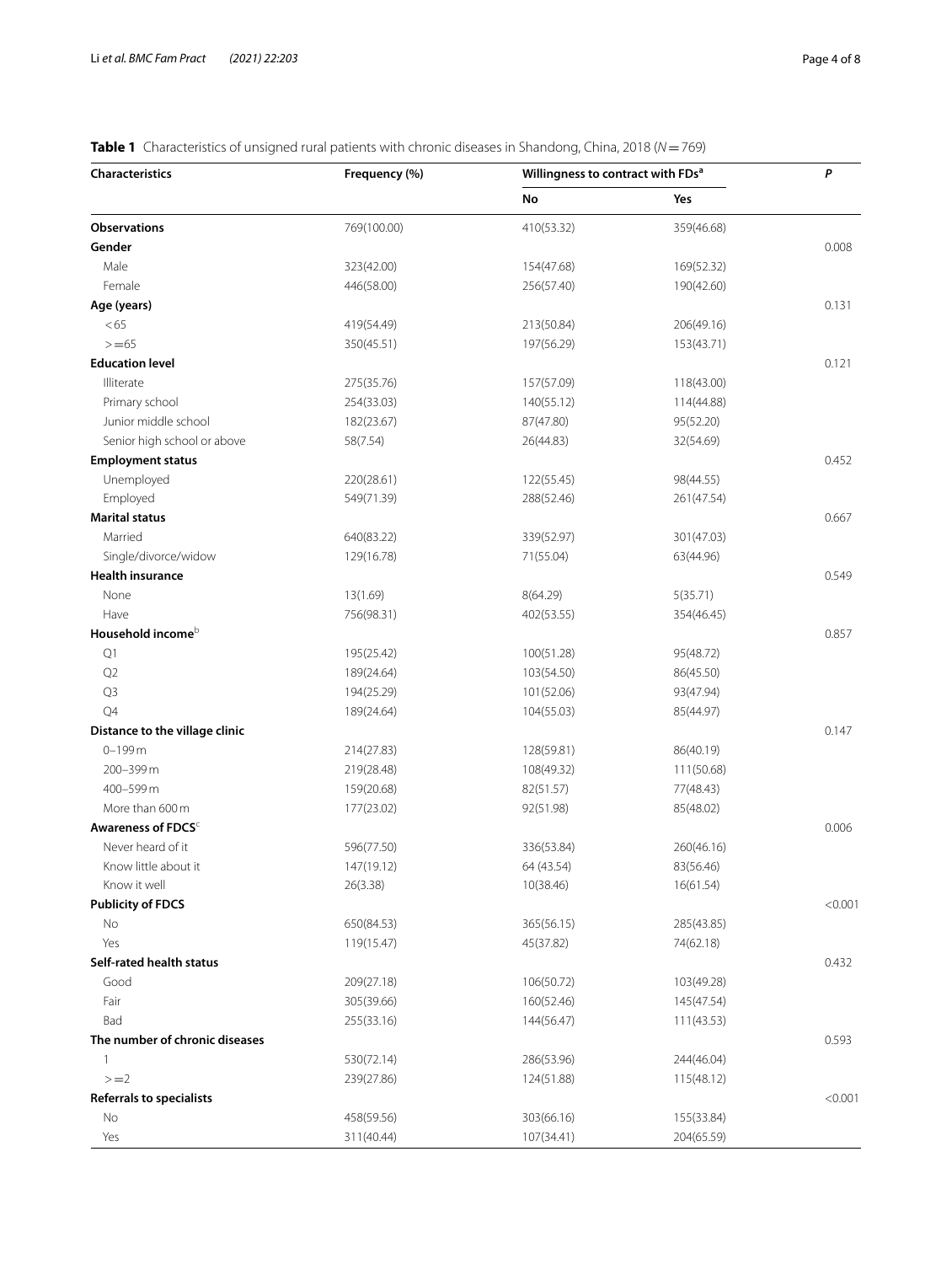#### **Table 1** (continued)

| <b>Characteristics</b>                     | Frequency (%) | Willingness to contract with FDs <sup>a</sup> | Ρ          |         |
|--------------------------------------------|---------------|-----------------------------------------------|------------|---------|
|                                            |               | No                                            | Yes        |         |
| Chronic disease management programs        |               |                                               |            | < 0.001 |
| No                                         | 446(58.00)    | 314(70.40)                                    | 132(29.60) |         |
| Yes                                        | 323(42.00)    | 96(29.72)                                     | 227(70.28) |         |
| Higher MI reimbursement rates <sup>d</sup> |               |                                               |            | < 0.001 |
| <b>No</b>                                  | 491(57.23)    | 341(69.45)                                    | 150(30.55) |         |
| Yes                                        | 367(42.77)    | 120(32.70)                                    | 247(63.70) |         |

*Note*: <sup>a</sup> FDs indicates family doctors; <sup>b</sup> Quartile 1 (Q1) is the poorest and Quartile 4 (Q4) is the richest; <sup>c</sup> FDCS indicates family doctor contract service; <sup>d</sup> MI indicates medical insurance

need for utilizing referrals to specialists, need for utilizing chronic disease management programs, and need for higher MI reimbursement rates.

#### **Factors associated with participants' willingness to contract with family doctors**

Table [2](#page-5-2) shows the determinants of willingness to contract with family doctors. For the enabling factors, residents who lived a greater distance from the village clinic (more than 600 m:  $OR = 1.85$ , 95%  $CI = 1.17 - 2.93$ ) and received FDCS publicity (OR = 1.71, 95% CI = 1.06–2.76) had a signifcantly higher willingness to contract with family doctors. With the need factors, residents reporting the need for utilizing chronic disease management programs  $(OR = 3.36, 95\% CI = 2.20 - 5.23)$  and the need for higher MI reimbursement ( $OR = 1.91$ , 95%  $CI = 1.28 - 2.83$ ) were more likely to contract with family doctors.

#### **Discussion**

In recent years, the Chinese government has devoted more resources to promoting FDCS, and factors that may infuence contract willingness are therefore signifcant to their implementation. Based on the Andersen model, this study explores the factors associated with of willingness to contract with family doctors for patients with chronic diseases living in rural areas. The role of need factors in afecting patients' willingness to contract with family doctors was emphasized. The findings of this study will contribute to encouraging unsigned patients to contract with family doctors, to achieve the goal of FDCS system coverage.

In this study, only approximately 46.7% of unsigned rural patients with chronic diseases were willing to contract with family doctors. Residents are more willing to accept family doctors in developed countries, such as the United States  $(94%)$   $[31]$  $[31]$  $[31]$  and Germany  $(74%)$   $[32]$  $[32]$ . Thus, measures should be taken to promote their willingness to contract. In China, this rate was similar to another survey in Luzhou in 2019, where 46.62% of unsigned residents wanted to contract with family doctors [[33\]](#page-7-5). It was lower than that in Xuzhou in 2018 (57.84%) [\[12](#page-6-11)] and in Henan Province in 2017 (74.5%) [\[25\]](#page-6-21). A possible explanation for this diference was that we only focused on residents in rural areas, and most of the previous studies were in urban areas. In general, rural residents had signifcantly lower willingness to sign contracts than those in urban areas [\[25](#page-6-21)]. In China, a shortage of well-trained and qualifed village doctors, particularly in rural areas, is one of the main barriers to family doctor visits for residents [[34\]](#page-7-6). Data from the China Health Statistics revealed that there were only, on average, 1.3 licenced physicians per thousand people in rural areas in 2018  $[35]$ . The precondition for residents' willingness to enroll is their trust in the quality of primary care and competency of family doctors. Hence, measures should be taken to increase the competence of primary health-care institutions, especially in rural China.

For enabling resources, it was interesting that residents who lived a further distance from the village clinic were more likely to contract with family doctors, which is contrary to previous studies [[36](#page-7-8)]. In general, the spatial accessibility of healthcare is lower in rural areas, which increases rural residents' time spent travelling and decreases their opportunities to visit family doctors. It seems that they are unwilling to contract with family doctors. However, family doctors can provide home visits for free, and residents whose homes are far away from the village clinic can obtain free door-to-door visits when needed. Accordingly, it is not difficult to understand why they were more likely to contract.

This study indicated that residents who received FDCS publicity were more likely to sign contracts, which is consistent with previous studies [[24](#page-6-18)]. More publicity of FDCS provides residents more details about family doctors, and their potential benefts. Although the Chinese government has made efforts to promote the policy of family doctor service, residents in rural areas still have limited knowledge of the policy [[37\]](#page-7-9). Rural residents generally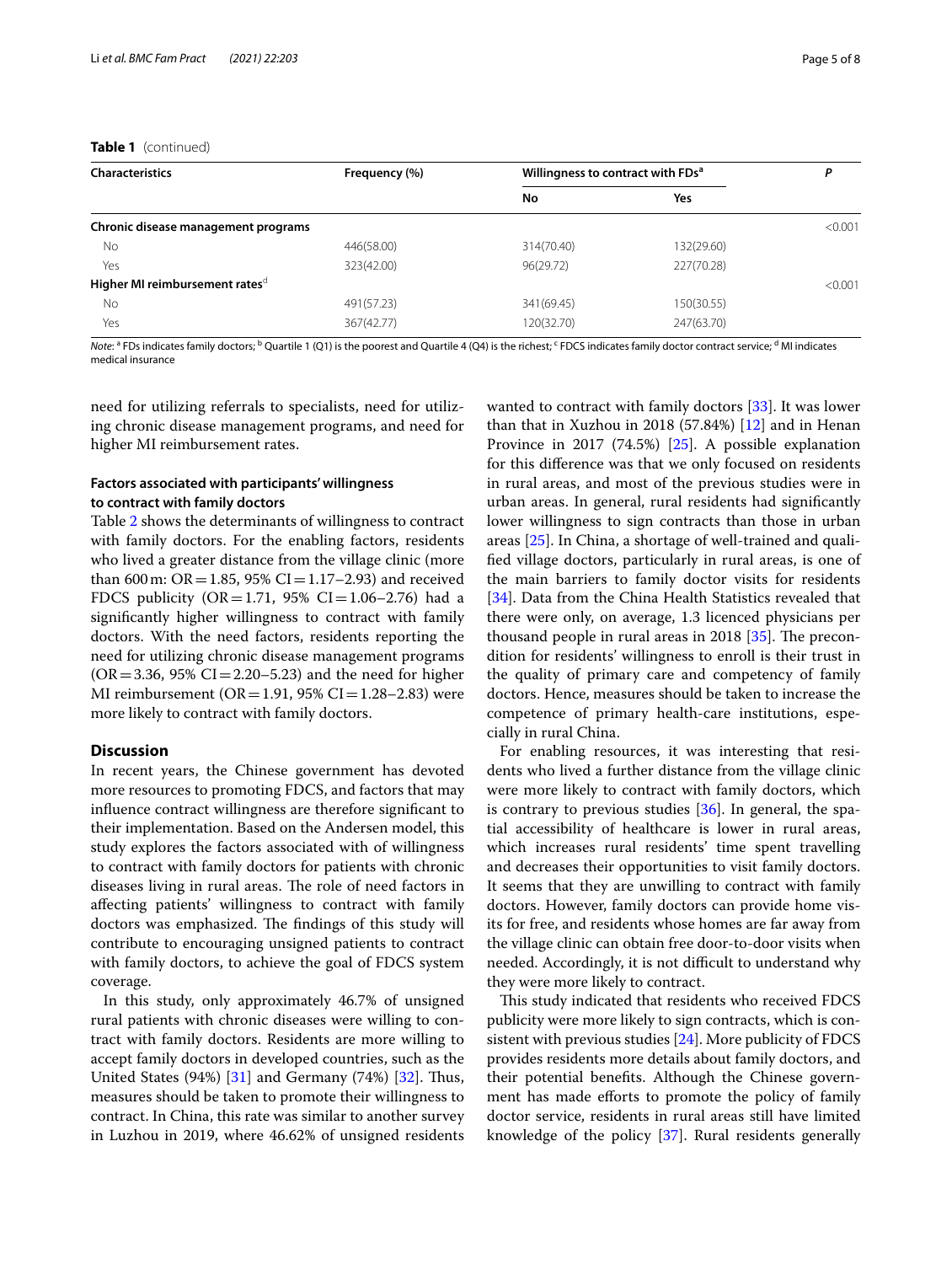<span id="page-5-2"></span>

|  |                       |  |  | <b>Table 2</b> Multivariable logistic model of willingness to contract |  |
|--|-----------------------|--|--|------------------------------------------------------------------------|--|
|  |                       |  |  | with family doctors among patients with chronic diseases in            |  |
|  | Shandong, China, 2018 |  |  |                                                                        |  |

| <b>Characteristics</b>                     | Model<br><b>Odds Ratio</b> | 95%CI         | P-value |
|--------------------------------------------|----------------------------|---------------|---------|
| Gender                                     |                            |               |         |
| Male                                       | 1                          |               |         |
| Female                                     | 0.73                       | $0.50 - 1.05$ | 0.088   |
| Age (years)                                |                            |               |         |
| < 65                                       | 1                          |               |         |
| $>= 65$                                    | 0.96                       | $0.68 - 1.35$ | 0.805   |
| <b>Education level</b>                     |                            |               |         |
| Illiterate                                 | 1                          |               |         |
| Primary school                             | 1.01                       | $0.67 - 1.52$ | 0.969   |
| Junior middle school                       | 1.29                       | $0.80 - 2.09$ | 0.299   |
| Senior high school or above                | 1.04                       | $0.51 - 2.11$ | 0.909   |
| Distance to the village clinic             |                            |               |         |
| $0 - 199$ m                                | 1                          |               |         |
| 200-399 m                                  | 1.41                       | $0.92 - 2.17$ | 0.117   |
| 400-599 m                                  | 1.57                       | $0.98 - 2.52$ | 0.058   |
| More than 600 m                            | 1.85                       | $1.17 - 2.93$ | 0.008   |
| Awareness of FDCS <sup>b</sup>             |                            |               |         |
| Never heard of it                          | 1                          |               |         |
| Know little about it                       | 1.36                       | $0.88 - 2.11$ | 0.163   |
| Know it well                               | 1.10                       | $0.43 - 2.87$ | 0.838   |
| <b>Publicity of FDCS</b>                   |                            |               |         |
| No                                         | 1                          |               |         |
| Yes                                        | 1.71                       | $1.06 - 2.76$ | 0.028   |
| <b>Referrals to specialists</b>            |                            |               |         |
| No                                         | 1                          |               |         |
| Yes                                        | 1.38                       | $0.92 - 2.07$ | 0.119   |
| Chronic disease management programs        |                            |               |         |
| No                                         | 1                          |               |         |
| Yes                                        | 3.36                       | $2.20 - 5.23$ | < 0.001 |
| Higher MI reimbursement rates <sup>c</sup> |                            |               |         |
| <b>No</b>                                  | 1                          |               |         |
| Yes                                        | 1.91                       | $1.28 - 2.83$ | 0.001   |

Note: <sup>a</sup> FDCS indicates family doctor contract service; <sup>b</sup> MI indicates medical insurance

\**P*<0.05, \*\**P*<0.01, \*\*\**P*<0.001

have a low level of education and know little about the concept of a "family doctor". Therefore, targeted publicity should be strengthened for chronically ill populations to improve their willingness to sign contracts.

The significant role of need factors on residents' willingness to contract with family doctors was found in this study. We found that residents who reported their need for utilizing chronic disease management programs or the need for higher MI reimbursement rates were more willing to contract with family doctors. Residents with chronic diseases have a high need for healthcare services, if patients who contract with family doctors can receive more healthcare services, such as chronic disease management programs and medical services with higher reimbursement rates, they will be willing to sign contracts. Therefore, targeted services should be provided to improve their willingness to sign contracts.

There are several limitations in this study. First, the data we used were cross-sectional, making it impossible to draw causal inferences but only associations, and further studies are needed to explore the causal relationships. Second, the information used in this study was measured by self-reported information, which might result in recall bias. Finally, other factors, such as relationship with doctors, and satisfaction of participants, were not considered, which might also be signifcant determinants of willingness to enroll. Despite these limitations, we only focused on patients with chronic diseases living in rural areas, which is signifcant for making targeted recommendations for improving the implementation of FDCS in rural China.

### **Conclusion**

The prevalence of willingness to contract with family doctors was relatively low among unsigned rural patients with chronic conditions in rural Shandong, China. Factors including the distance to village clinics, publicity of FDCS, need for utilizing chronic disease management programs, and need for higher medical insurance reimbursement rates were associated with contract willingness. This study demonstrated that need factors were powerful factors explaining residents' willingness to contract with family doctors. Therefore, to promote their willingness to contract, the government should strengthen targeted publicity to rural residents with chronic conditions. In addition, targeted services should be provided to improve their willingness to sign contracts.

#### **Abbreviations**

FDCS: Family doctor contract services; CDMP: Chronic disease management program; MI: Medical insurance.

#### **Supplementary Information**

The online version contains supplementary material available at [https://doi.](https://doi.org/10.1186/s12875-021-01553-2) [org/10.1186/s12875-021-01553-2](https://doi.org/10.1186/s12875-021-01553-2).

<span id="page-5-0"></span>**Additional fle 1: Appendix Figure 1** Andersen Model of factors infuencing willingness to contract with family doctors in rural residents with chronic diseases.

<span id="page-5-1"></span>**Additional fle 2: Appendix Figure 2** Flow chart of sample selection.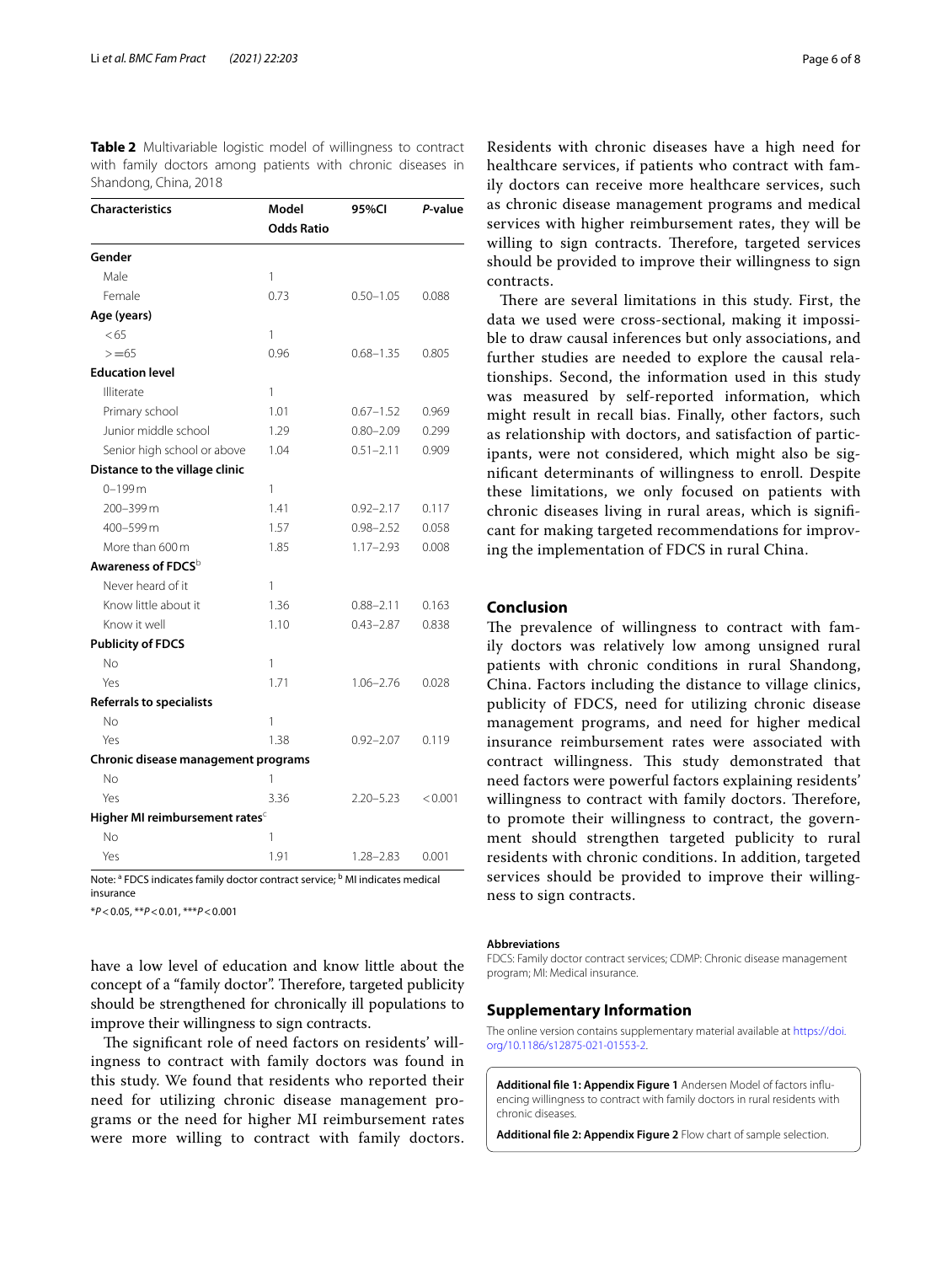#### **Acknowledgements**

We thank the officials of health agencies, all participants and staffs at the study sites for their cooperation.

#### **Authors' contributions**

Conceptualization, Writing—review and editing, Funding Acquisition, Supervision: Chengchao Zhou; Methodology: Jie Li, Yan Chen, Xue Tang; Formal analysis and investigation: Peipei Fu, Zhixian Li, Shijun Yang, Chen Yan, Wenjuan Li, Zhen Gui; Investigation, Writing - original draft preparation: Jie Li. The authors read and approved the fnal manuscript.

#### **Funding**

This study was supported by the National Natural Science Foundation of China (Grant Numbers 71974117, 71774104, 71473152,), the China Medical Board (16–257), and Cheeloo Youth Scholar Grant, Shandong University (IFYT1810, IFYT181031). The funding bodies had no role in the design, data collection, analysis, interpretation of the data, or writing of this article.

#### **Availability of data and materials**

The datasets used and/or analysed during the current study are available from the corresponding author (Prof. Chengchao Zhou) upon reasonable request.

#### **Declarations**

#### **Ethics approval and consent to participate**

This study was approved by the Ethical Committee of Shandong University School of Public Health. Our survey was voluntary, and residents could refuse to participate. All participants (the guardian of illiterate participants) provided informed consent before the face-to-face interview. The data used in this study were anonymized before use. All procedures performed in this study involving human participants were in accordance with the Declaration of Helsinki (as revised in 2013).

#### **Consent for publication**

Not applicable.

#### **Competing interests**

The authors declare that they have no competing interests.

#### **Author details**

<sup>1</sup> Centre for Health Management and Policy Research, School of Public Health, Cheeloo College of Medicine, Shandong University, Jinan 250012, China. 2 <sup>2</sup>NHC Key Lab of Health Economics and Policy Research, Shandong University, Jinan 250012, China. <sup>3</sup> School of Public Health, Wannan Medical College, Wuhu 241002, China. <sup>4</sup> Department of Health Economics, School of Public Health, Fudan University, Shanghai 200032, China.

#### Received: 26 January 2021 Accepted: 30 September 2021 Published online: 14 October 2021

#### **References**

- <span id="page-6-0"></span>1. National Health Commission of the People's Republic of China. Press conference of Report on nutrition and chronic diseases of Chinese residents. Accessed 17 July 2021; [http://www.nhc.gov.cn/xcs/s3574/202012/bc437](http://www.nhc.gov.cn/xcs/s3574/202012/bc4379ddf4324e7f86f05d31cc1c4982.shtml) [9ddf4324e7f86f05d31cc1c4982.shtml.](http://www.nhc.gov.cn/xcs/s3574/202012/bc4379ddf4324e7f86f05d31cc1c4982.shtml)
- <span id="page-6-1"></span>2. Li X, Lu J, Hu S, Cheng KK, De Maeseneer J, Meng Q, et al. The primary health-care system in China. Lancet. 2017;390(10112):2584–94.
- <span id="page-6-2"></span>3. Li X, Krumholz HM, Yip W, Cheng KK, De Maeseneer J, Meng Q, et al. Quality of primary health care in China: challenges and recommendations. Lancet. 2020;395(10239):1802–12.
- <span id="page-6-3"></span>4. The State Council. Guidance of the State Council on the Establishment of a General Practitioner System. [http://www.gov.cn/zhengce/content/](http://www.gov.cn/zhengce/content/2011-07/06/content_6123.htm) [2011-07/06/content\\_6123.htm](http://www.gov.cn/zhengce/content/2011-07/06/content_6123.htm). Accessed 20 Dec 2020.
- <span id="page-6-4"></span>5. Shandong Provincial Health Commission. The Implementation Advice on Accelerating and Improving the Signing Service of Family Doctors. [http://](http://www.cqvip.com/QK/82539X/201636/671237292.html) [www.cqvip.com/QK/82539X/201636/671237292.html](http://www.cqvip.com/QK/82539X/201636/671237292.html), Accessed 17 July 2021.
- <span id="page-6-5"></span>6. Li L, Zhong C, Mei J, Liang Y, Li L, Kuang L. Efect of family practice contract services on the quality of primary care in Guangzhou, China: a cross-sectional study using PCAT-AE. BMJ Open. 2018;8(11):e021317.
- <span id="page-6-6"></span>7. Kuang L, Liang Y, Mei J, Zhao J, Wang Y, Liang H, et al. Family practice and the quality of primary care: a study of Chinese patients in Guangdong Province. Fam Pract. 2015;32(5):557–63.
- <span id="page-6-7"></span>8. Lai S, Lu L, Zhou Z, Shen C, Yang X, Zhao Y, et al. The effects of family physician-contracted service on health-related quality of life and equity in health in China. Int J Equity Health. 2021;20(1):1–10.
- <span id="page-6-8"></span>9. Huang J, Zhang T, Wang L, Guo D, Liu S, Lu W, et al. The efect of family doctor–contracted services on noncommunicable disease self-management in Shanghai, China. Int J Health Plann Manag. 2019;34(3):935–46.
- <span id="page-6-9"></span>10. Huang J, Lu W, Wang L, Zhang T, Liu C, Liu S, et al. A preliminary efect analysis of family doctor and medical insurance payment coordination reform in Changning District of Shanghai, China. BMC Fam Pract. 2019;20(1):60.
- <span id="page-6-10"></span>11. Yuan S, Wang F, Li X, Jia M, Tian M. Facilitators and barriers to implement the family doctor contracting services in China: fndings from a qualitative study. BMJ Open. 2019;9(10):e032444.
- <span id="page-6-11"></span>12. Li Q, Huang W, Miao C, Jiang J-X, Li H, Zhao H, et al. Study on urban residents' willingness of family doctor contract and its infuencing factors in Xuzhou. Chin Health Resour. 2018;21(03):262–6.
- 13. Jing L, Shu Z, Sun X, Chiu JF, Lou J, Xie C. Factors infuencing patients' contract choice with general practitioners in Shanghai: a preliminary study. Asia Pac J Public Health. 2015;27(2 Suppl):77S–85S.
- <span id="page-6-12"></span>14. Huang J, Liu S, He R, Fang S, Lu W, Wu J, et al. Factors associated with residents' contract behavior with family doctors in community health service centers: a longitudinal survey from China. PLoS One. 2018;13(11):e0208200.
- <span id="page-6-13"></span>15. Andersen R, Newman JF. Societal and individual determinants of medical care utilization in the United States. Milbank Memor Fund Quart Health Soc. 1973;51(1):95-124
- <span id="page-6-14"></span>16. Andersen RM. Revisiting the behavioral model and access to medical care: does it matter? J Health Soc Behav. 1995;36(1):1–10.
- <span id="page-6-15"></span>17. Natarajan S, Nietert PJ. Hypertension, diabetes, hypercholesterolemia, and their combinations increased health care utilization and decreased health status [J]. J Clin Epidemiol. 2004;57(9):954–61.
- 18. Fu Y, Guo Y, Bai X, Chui EWT. Factors associated with older people's longterm care needs: a case study adopting the expanded version of the Anderson model in China. BMC Geriatr. 2017;17(1):38.
- 19. Jang Y, Chiriboga DA, Allen JY, Kwak J, Haley WE. Willingness of older Korean-American adults to use hospice. J Am Geriatr Soc. 2010;58(2):352–6.
- 20. Werner P, Segel-Karpas D. Factors associated with preferences for institutionalized Care in Elderly Persons: comparing hypothetical conditions of permanent disability and Alzheimer's disease. J Appl Gerontol. 2016;35(4):444–64.
- 21. Zhang L, Zeng Y, Fang Y. The effect of health status and living arrangements on long term care models among older Chinese: a cross-sectional study. PLoS One. 2017;12(9):e0182219.
- <span id="page-6-16"></span>22. Seidu A-A. Using Anderson's model of health service utilization to assess the use of HIV testing services by sexually active men in Ghana. Front Public Health. 2020;8:512.
- <span id="page-6-17"></span>23. Liu Z, Tan Y, Liang H, Gu Y, Wang X, Hao Y, et al. Factors infuencing residents' willingness to contract with general practitioners in Guangzhou, China, during the GP policy trial phase: a cross-sectional study based on Andersen's behavioral model of health services use. J Health Care Org Provision Finan. 2019;56:0046958019845484.
- <span id="page-6-18"></span>24. Li K, Lu C, Wang J, Wang S. Analysis on infuence factors of the willingness of community residents to sign up for family doctor Service in Songshan new district of Jinzhou City. Chin J Stroke. 2020;15(02):130–4.
- <span id="page-6-21"></span>25. Liang S, Yu X, Li C, Zou H, Hu Y, Zhang H. Intention and associated factors of signing a contract with a family doctor team in residents in in Henan Province. Chin Gen Pract. 2017;20(28):3488–92.
- <span id="page-6-19"></span>26. Zhang X, Zhang X, Yang S, Wang Y. Factors infuencing residents' decision to sign with family doctors under the new health care reform in China. Int J Health Plann Manag. 2019;34(4):e1800–9.
- <span id="page-6-20"></span>27. Wang X, Li P, Ma G, Bai S, Ma L. Investigation on the awareness and willingness of family doctor contractual services in urban communitytake residents of a district of Urumqi as an example. Soft Sci Health. 2019;33(12):52–9.